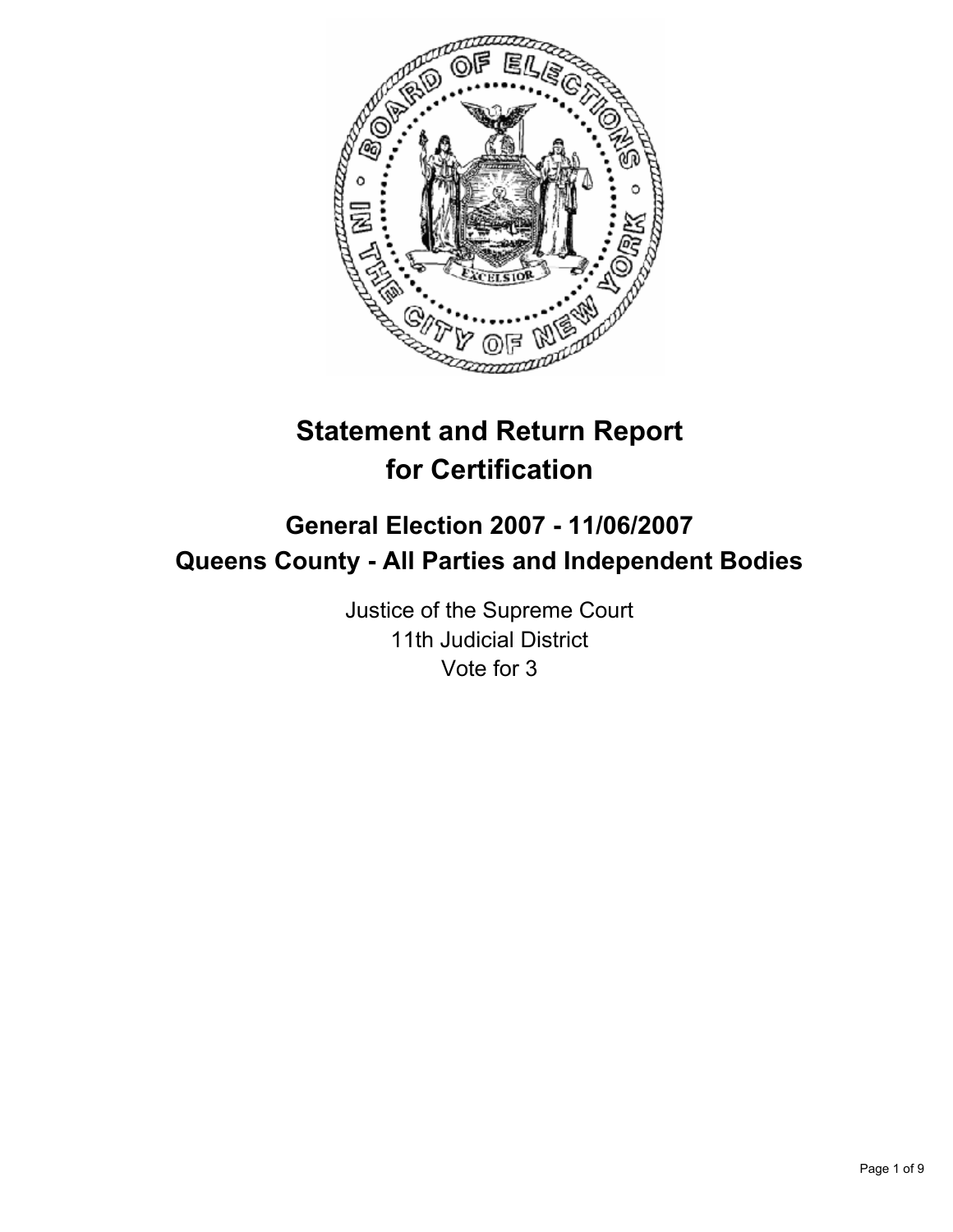

| PUBLIC COUNTER                    | 2,509 |  |
|-----------------------------------|-------|--|
| <b>EMERGENCY</b>                  | 0     |  |
| ABSENTEE/MILITARY                 | 147   |  |
| AFFIDAVIT                         | 24    |  |
| <b>Total Ballots</b>              | 2,680 |  |
| DENIS J BUTLER (DEMOCRATIC)       | 1,671 |  |
| THEODORE STAMAS (REPUBLICAN)      | 585   |  |
| KENNETH C HOLDER (DEMOCRATIC)     | 1,401 |  |
| KERRY JOHN KATSORHIS (REPUBLICAN) | 542   |  |
| STEVEN W PAYNTER (DEMOCRATIC)     | 1,293 |  |
| JOSEPH F KASPER (REPUBLICAN)      | 509   |  |
| <b>Total Votes</b>                | 6,001 |  |
| Unrecorded                        | 2,039 |  |

# **Assembly District 23**

| <b>PUBLIC COUNTER</b>             | 4,152  |
|-----------------------------------|--------|
| <b>EMERGENCY</b>                  | 0      |
| ABSENTEE/MILITARY                 | 402    |
| <b>AFFIDAVIT</b>                  | 27     |
| <b>Total Ballots</b>              | 4,581  |
| DENIS J BUTLER (DEMOCRATIC)       | 2,438  |
| THEODORE STAMAS (REPUBLICAN)      | 1,359  |
| KENNETH C HOLDER (DEMOCRATIC)     | 2,192  |
| KERRY JOHN KATSORHIS (REPUBLICAN) | 1,304  |
| STEVEN W PAYNTER (DEMOCRATIC)     | 2,059  |
| JOSEPH F KASPER (REPUBLICAN)      | 1,340  |
| <b>MARTIN RIAOLTZ (WRITE-IN)</b>  |        |
| MICHAEL WALZER (WRITE-IN)         |        |
| MITCHELL COHEN (WRITE-IN)         |        |
| NASHUM BOELM (WRITE-IN)           |        |
| <b>Total Votes</b>                | 10,696 |
| Unrecorded                        | 3,047  |

| PUBLIC COUNTER                    | 4,147  |
|-----------------------------------|--------|
| <b>EMERGENCY</b>                  | 0      |
| ABSENTEE/MILITARY                 | 230    |
| AFFIDAVIT                         | 19     |
| <b>Total Ballots</b>              | 4,396  |
| DENIS J BUTLER (DEMOCRATIC)       | 2,728  |
| THEODORE STAMAS (REPUBLICAN)      | 1,136  |
| KENNETH C HOLDER (DEMOCRATIC)     | 2,442  |
| KERRY JOHN KATSORHIS (REPUBLICAN) | 1,182  |
| STEVEN W PAYNTER (DEMOCRATIC)     | 2,385  |
| JOSEPH F KASPER (REPUBLICAN)      | 1,057  |
| <b>Total Votes</b>                | 10,930 |
| Unrecorded                        | 2.258  |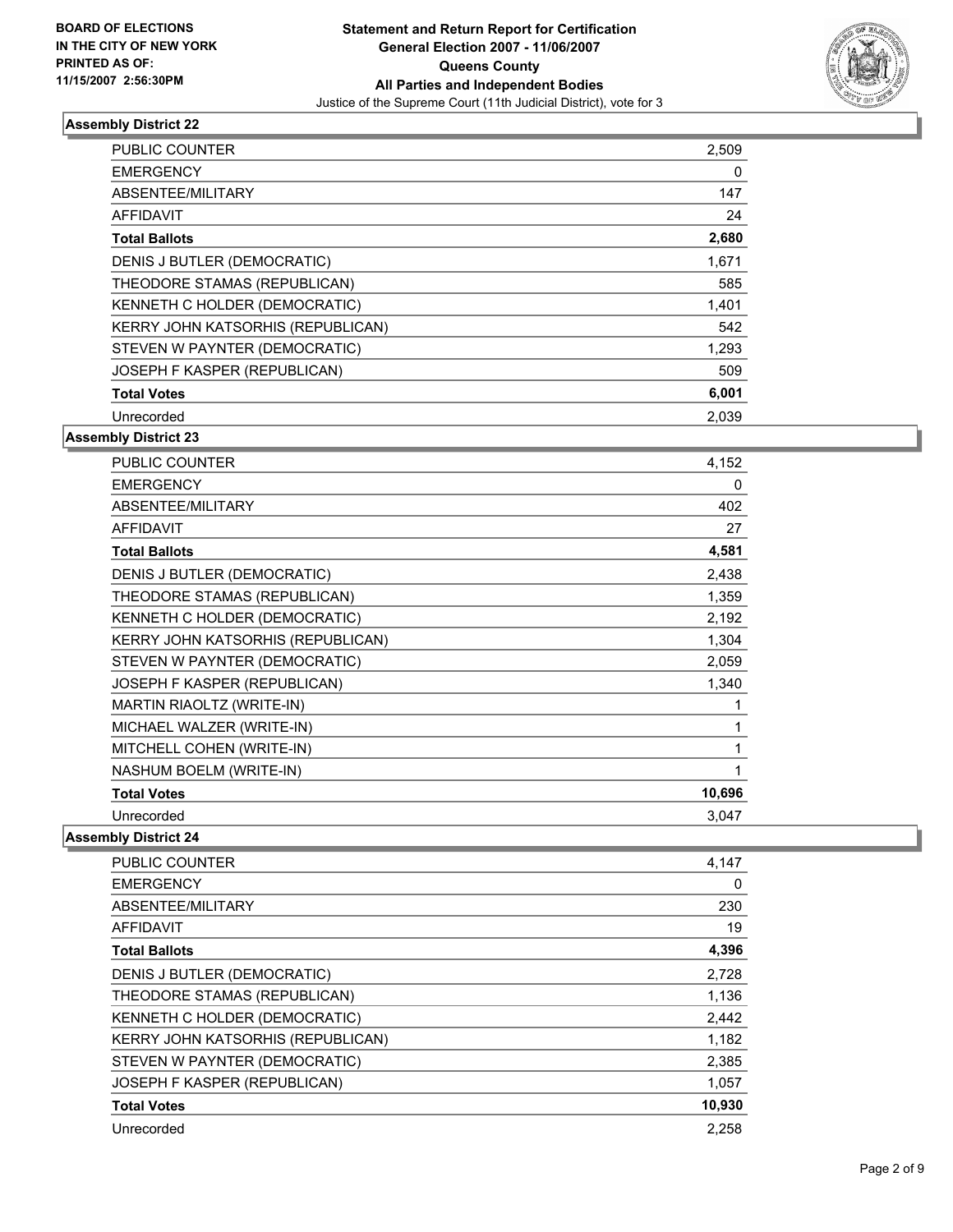

| PUBLIC COUNTER                    | 2,525 |
|-----------------------------------|-------|
| <b>EMERGENCY</b>                  | 0     |
| ABSENTEE/MILITARY                 | 164   |
| AFFIDAVIT                         | 15    |
| <b>Total Ballots</b>              | 2,704 |
| DENIS J BUTLER (DEMOCRATIC)       | 1,535 |
| THEODORE STAMAS (REPUBLICAN)      | 711   |
| KENNETH C HOLDER (DEMOCRATIC)     | 1,325 |
| KERRY JOHN KATSORHIS (REPUBLICAN) | 740   |
| STEVEN W PAYNTER (DEMOCRATIC)     | 1,281 |
| JOSEPH F KASPER (REPUBLICAN)      | 672   |
| <b>Total Votes</b>                | 6,264 |
| Unrecorded                        | 1.848 |

# **Assembly District 26**

| <b>PUBLIC COUNTER</b>             | 4,664  |
|-----------------------------------|--------|
| <b>EMERGENCY</b>                  | 0      |
| ABSENTEE/MILITARY                 | 388    |
| <b>AFFIDAVIT</b>                  | 23     |
| <b>Total Ballots</b>              | 5,075  |
| DENIS J BUTLER (DEMOCRATIC)       | 2,928  |
| THEODORE STAMAS (REPUBLICAN)      | 1,648  |
| KENNETH C HOLDER (DEMOCRATIC)     | 2,652  |
| KERRY JOHN KATSORHIS (REPUBLICAN) | 1,603  |
| STEVEN W PAYNTER (DEMOCRATIC)     | 2,578  |
| JOSEPH F KASPER (REPUBLICAN)      | 1,505  |
| JOHN MCCAIN (WRITE-IN)            |        |
| NEIL BOORTZ (WRITE-IN)            |        |
| RON PAUL (WRITE-IN)               |        |
| <b>Total Votes</b>                | 12,917 |
| Unrecorded                        | 2,308  |

| PUBLIC COUNTER                    | 3,265 |
|-----------------------------------|-------|
| <b>EMERGENCY</b>                  | 4     |
| ABSENTEE/MILITARY                 | 239   |
| AFFIDAVIT                         | 28    |
| <b>Total Ballots</b>              | 3,536 |
| DENIS J BUTLER (DEMOCRATIC)       | 2,213 |
| THEODORE STAMAS (REPUBLICAN)      | 755   |
| KENNETH C HOLDER (DEMOCRATIC)     | 2,061 |
| KERRY JOHN KATSORHIS (REPUBLICAN) | 780   |
| STEVEN W PAYNTER (DEMOCRATIC)     | 1,919 |
| JOSEPH F KASPER (REPUBLICAN)      | 743   |
| <b>Total Votes</b>                | 8,471 |
| Unrecorded                        | 2,137 |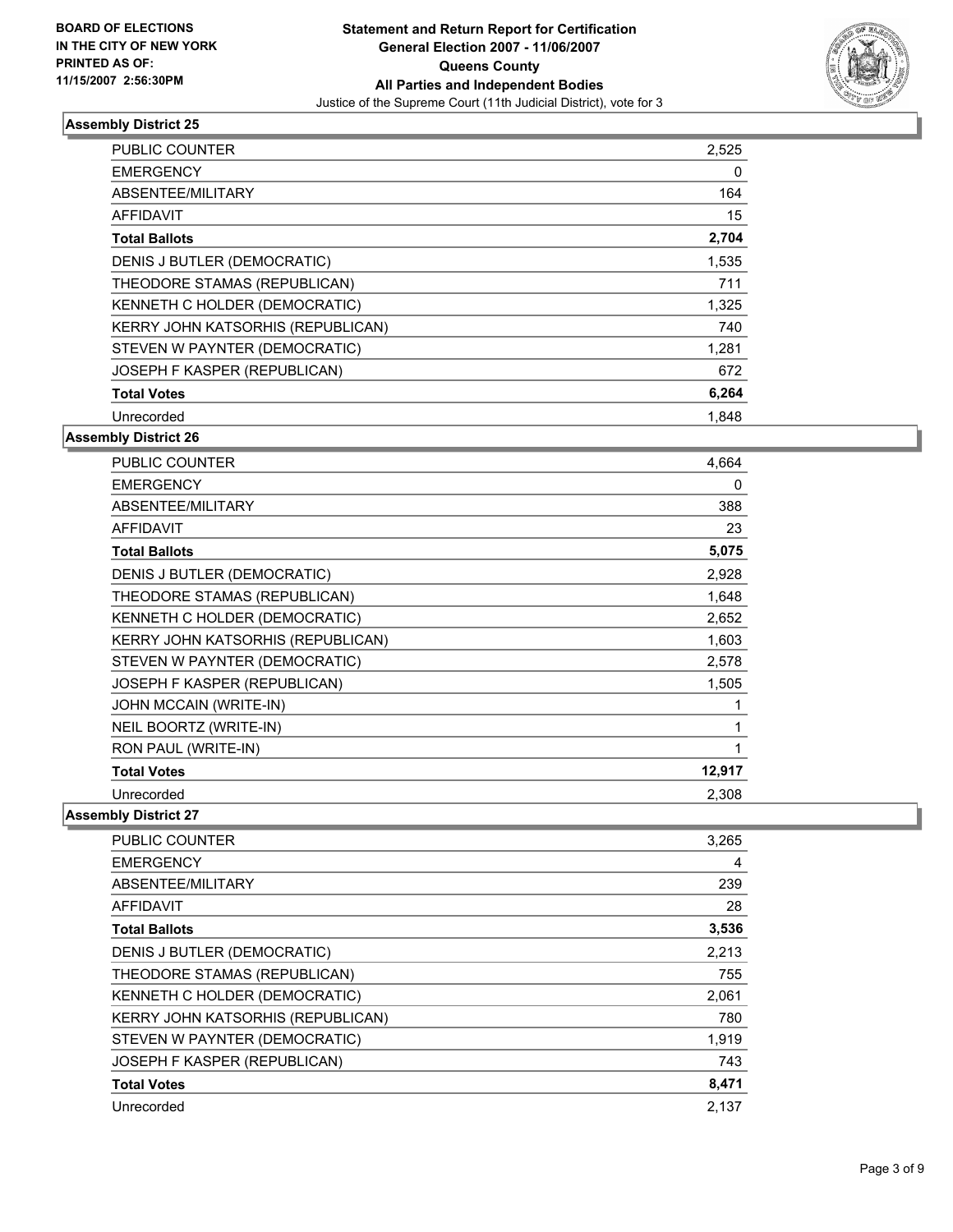

| <b>PUBLIC COUNTER</b>             | 3,384 |  |
|-----------------------------------|-------|--|
| <b>EMERGENCY</b>                  | 4     |  |
| ABSENTEE/MILITARY                 | 326   |  |
| AFFIDAVIT                         | 27    |  |
| <b>Total Ballots</b>              | 3,741 |  |
| DENIS J BUTLER (DEMOCRATIC)       | 2,202 |  |
| THEODORE STAMAS (REPUBLICAN)      | 1,081 |  |
| KENNETH C HOLDER (DEMOCRATIC)     | 2,008 |  |
| KERRY JOHN KATSORHIS (REPUBLICAN) | 1,070 |  |
| STEVEN W PAYNTER (DEMOCRATIC)     | 1,982 |  |
| JOSEPH F KASPER (REPUBLICAN)      | 1,081 |  |
| <b>Total Votes</b>                | 9,424 |  |
| Unrecorded                        | 1,799 |  |

# **Assembly District 29**

| PUBLIC COUNTER                    | 3,714 |
|-----------------------------------|-------|
| <b>EMERGENCY</b>                  | 4     |
| ABSENTEE/MILITARY                 | 181   |
| <b>AFFIDAVIT</b>                  | 33    |
| <b>Total Ballots</b>              | 3,932 |
| DENIS J BUTLER (DEMOCRATIC)       | 2,945 |
| THEODORE STAMAS (REPUBLICAN)      | 205   |
| KENNETH C HOLDER (DEMOCRATIC)     | 2,767 |
| KERRY JOHN KATSORHIS (REPUBLICAN) | 206   |
| STEVEN W PAYNTER (DEMOCRATIC)     | 2,477 |
| JOSEPH F KASPER (REPUBLICAN)      | 186   |
| JOHN W CRONIN (WRITE-IN)          |       |
| MARY L CRONIN (WRITE-IN)          |       |
| RALPH P HEALEY (WRITE-IN)         |       |
| <b>Total Votes</b>                | 8,789 |
| Unrecorded                        | 3,007 |

| <b>PUBLIC COUNTER</b>                    | 2,824 |
|------------------------------------------|-------|
| <b>EMERGENCY</b>                         | 0     |
| ABSENTEE/MILITARY                        | 178   |
| <b>AFFIDAVIT</b>                         | 25    |
| <b>Total Ballots</b>                     | 3,027 |
| DENIS J BUTLER (DEMOCRATIC)              | 1,890 |
| THEODORE STAMAS (REPUBLICAN)             | 762   |
| KENNETH C HOLDER (DEMOCRATIC)            | 1,573 |
| <b>KERRY JOHN KATSORHIS (REPUBLICAN)</b> | 778   |
| STEVEN W PAYNTER (DEMOCRATIC)            | 1,498 |
| JOSEPH F KASPER (REPUBLICAN)             | 756   |
| THOMAS V OGNIBENE (WRITE-IN)             | 2     |
| <b>Total Votes</b>                       | 7,259 |
| Unrecorded                               | 1.822 |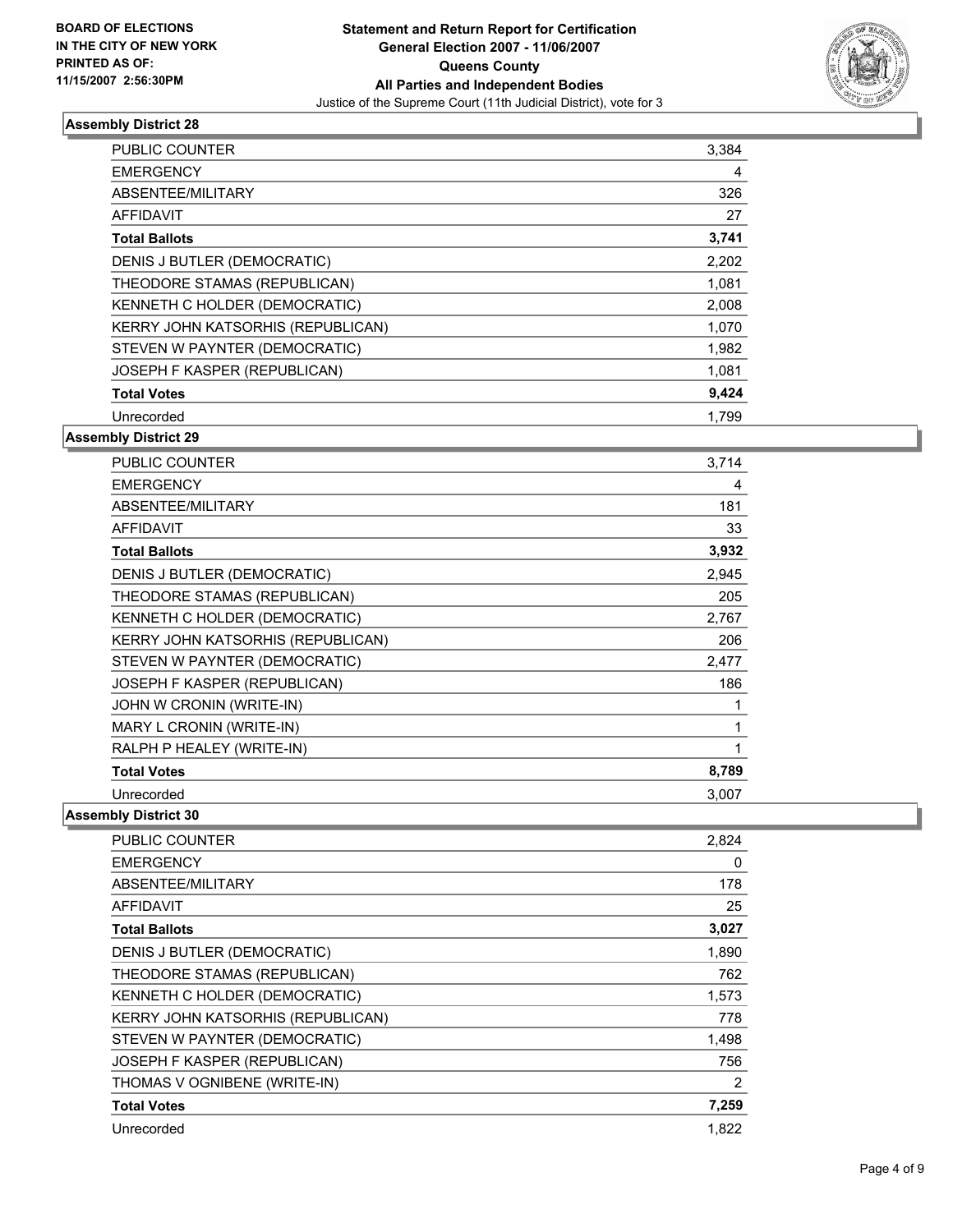

| PUBLIC COUNTER                    | 3,007 |  |
|-----------------------------------|-------|--|
| <b>EMERGENCY</b>                  | 4     |  |
| ABSENTEE/MILITARY                 | 270   |  |
| AFFIDAVIT                         | 30    |  |
| <b>Total Ballots</b>              | 3,311 |  |
| DENIS J BUTLER (DEMOCRATIC)       | 2.274 |  |
| THEODORE STAMAS (REPUBLICAN)      | 277   |  |
| KENNETH C HOLDER (DEMOCRATIC)     | 2,059 |  |
| KERRY JOHN KATSORHIS (REPUBLICAN) | 262   |  |
| STEVEN W PAYNTER (DEMOCRATIC)     | 1,852 |  |
| JOSEPH F KASPER (REPUBLICAN)      | 296   |  |
| <b>Total Votes</b>                | 7,020 |  |
| Unrecorded                        | 2,913 |  |

# **Assembly District 32**

| <b>PUBLIC COUNTER</b>             | 3,823 |  |
|-----------------------------------|-------|--|
| <b>EMERGENCY</b>                  | 3     |  |
| ABSENTEE/MILITARY                 | 92    |  |
| AFFIDAVIT                         | 29    |  |
| <b>Total Ballots</b>              | 3,947 |  |
| DENIS J BUTLER (DEMOCRATIC)       | 2,934 |  |
| THEODORE STAMAS (REPUBLICAN)      | 143   |  |
| KENNETH C HOLDER (DEMOCRATIC)     | 2,731 |  |
| KERRY JOHN KATSORHIS (REPUBLICAN) | 134   |  |
| STEVEN W PAYNTER (DEMOCRATIC)     | 2,411 |  |
| JOSEPH F KASPER (REPUBLICAN)      | 130   |  |
| <b>Total Votes</b>                | 8,483 |  |
| Unrecorded                        | 3,358 |  |

| PUBLIC COUNTER                    | 3,862 |
|-----------------------------------|-------|
| <b>EMERGENCY</b>                  | 0     |
| ABSENTEE/MILITARY                 | 115   |
| AFFIDAVIT                         | 38    |
| <b>Total Ballots</b>              | 4,015 |
| DENIS J BUTLER (DEMOCRATIC)       | 2,884 |
| THEODORE STAMAS (REPUBLICAN)      | 403   |
| KENNETH C HOLDER (DEMOCRATIC)     | 2,710 |
| KERRY JOHN KATSORHIS (REPUBLICAN) | 398   |
| STEVEN W PAYNTER (DEMOCRATIC)     | 2,458 |
| JOSEPH F KASPER (REPUBLICAN)      | 389   |
| DAWN LANKFORD (WRITE-IN)          |       |
| <b>Total Votes</b>                | 9,243 |
| Unrecorded                        | 2,802 |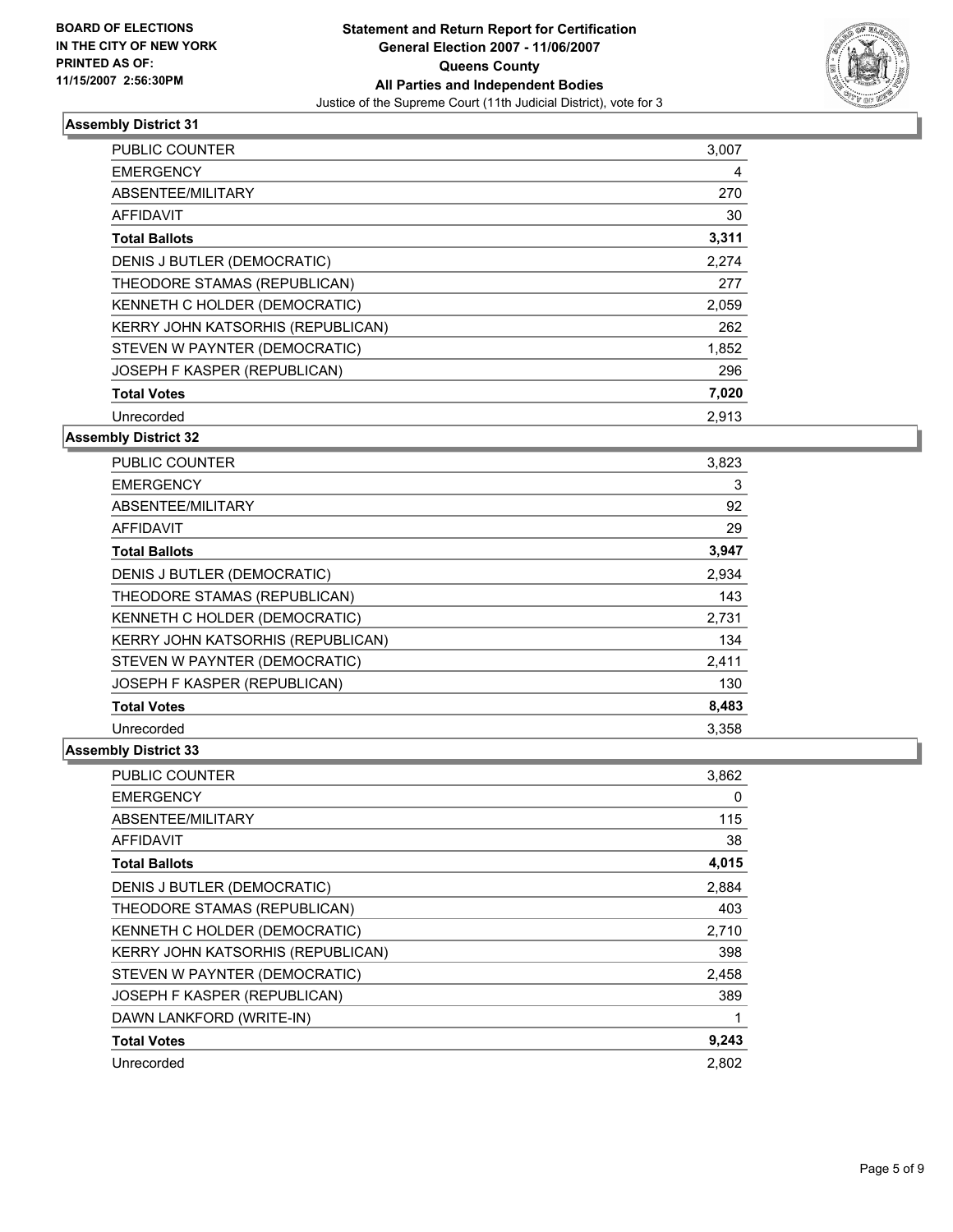

| <b>PUBLIC COUNTER</b>             | 2,548 |
|-----------------------------------|-------|
| <b>EMERGENCY</b>                  | 0     |
| <b>ABSENTEE/MILITARY</b>          | 117   |
| <b>AFFIDAVIT</b>                  | 23    |
| <b>Total Ballots</b>              | 2,688 |
| DENIS J BUTLER (DEMOCRATIC)       | 1,782 |
| THEODORE STAMAS (REPUBLICAN)      | 436   |
| KENNETH C HOLDER (DEMOCRATIC)     | 1,513 |
| KERRY JOHN KATSORHIS (REPUBLICAN) | 425   |
| STEVEN W PAYNTER (DEMOCRATIC)     | 1,476 |
| JOSEPH F KASPER (REPUBLICAN)      | 407   |
| CESAR H QUINONES (WRITE-IN)       |       |
| EDITH COHN (WRITE-IN)             |       |
| <b>Total Votes</b>                | 6,041 |
| Unrecorded                        | 2.023 |

#### **Assembly District 35**

| <b>PUBLIC COUNTER</b>             | 2,541 |
|-----------------------------------|-------|
| <b>EMERGENCY</b>                  | 0     |
| ABSENTEE/MILITARY                 | 157   |
| AFFIDAVIT                         | 26    |
| <b>Total Ballots</b>              | 2,724 |
| DENIS J BUTLER (DEMOCRATIC)       | 1.864 |
| THEODORE STAMAS (REPUBLICAN)      | 328   |
| KENNETH C HOLDER (DEMOCRATIC)     | 1,624 |
| KERRY JOHN KATSORHIS (REPUBLICAN) | 322   |
| STEVEN W PAYNTER (DEMOCRATIC)     | 1,539 |
| JOSEPH F KASPER (REPUBLICAN)      | 324   |
| <b>Total Votes</b>                | 6,001 |
| Unrecorded                        | 2,171 |

| PUBLIC COUNTER                    | 2,632 |
|-----------------------------------|-------|
| <b>EMERGENCY</b>                  | 0     |
| ABSENTEE/MILITARY                 | 94    |
| AFFIDAVIT                         | 23    |
| <b>Total Ballots</b>              | 2,749 |
| DENIS J BUTLER (DEMOCRATIC)       | 1,955 |
| THEODORE STAMAS (REPUBLICAN)      | 543   |
| KENNETH C HOLDER (DEMOCRATIC)     | 1,485 |
| KERRY JOHN KATSORHIS (REPUBLICAN) | 602   |
| STEVEN W PAYNTER (DEMOCRATIC)     | 1,449 |
| JOSEPH F KASPER (REPUBLICAN)      | 485   |
| <b>Total Votes</b>                | 6,519 |
| Unrecorded                        | 1,728 |
|                                   |       |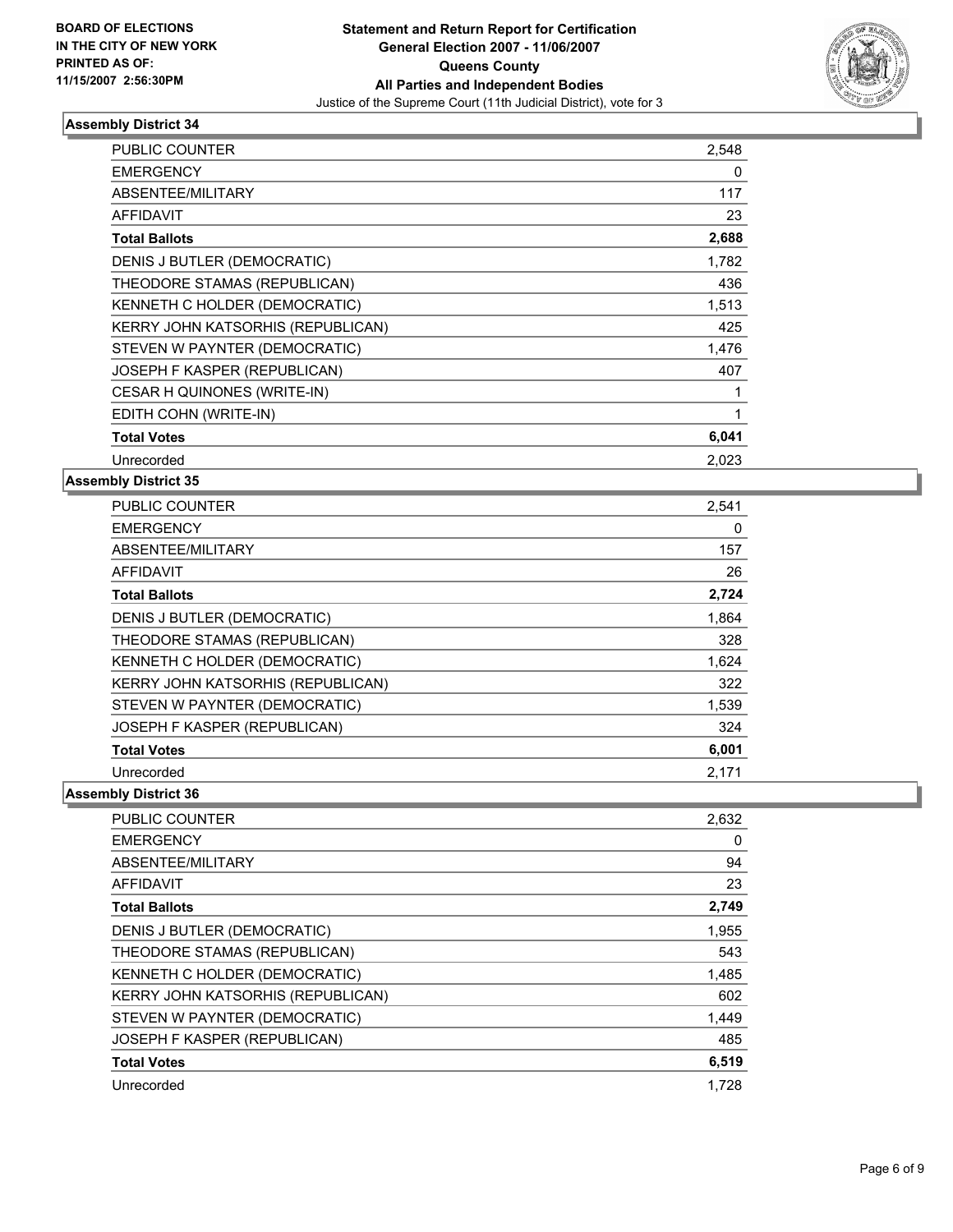

| PUBLIC COUNTER                     | 3,024 |  |
|------------------------------------|-------|--|
| <b>EMERGENCY</b>                   |       |  |
| ABSENTEE/MILITARY                  | 85    |  |
| <b>AFFIDAVIT</b>                   | 27    |  |
| <b>Total Ballots</b>               | 3,137 |  |
| DENIS J BUTLER (DEMOCRATIC)        | 2,197 |  |
| THEODORE STAMAS (REPUBLICAN)       | 442   |  |
| KENNETH C HOLDER (DEMOCRATIC)      | 1,860 |  |
| KERRY JOHN KATSORHIS (REPUBLICAN)  | 430   |  |
| STEVEN W PAYNTER (DEMOCRATIC)      | 1,765 |  |
| JOSEPH F KASPER (REPUBLICAN)       | 406   |  |
| ALEXANDER JAMES MACLEAN (WRITE-IN) |       |  |
| <b>Total Votes</b>                 | 7,101 |  |
| Unrecorded                         | 2,310 |  |

| PUBLIC COUNTER                    | 2,554 |
|-----------------------------------|-------|
| <b>EMERGENCY</b>                  | 2     |
| ABSENTEE/MILITARY                 | 120   |
| <b>AFFIDAVIT</b>                  | 24    |
| <b>Total Ballots</b>              | 2,700 |
| DENIS J BUTLER (DEMOCRATIC)       | 1,478 |
| THEODORE STAMAS (REPUBLICAN)      | 745   |
| KENNETH C HOLDER (DEMOCRATIC)     | 1,301 |
| KERRY JOHN KATSORHIS (REPUBLICAN) | 763   |
| STEVEN W PAYNTER (DEMOCRATIC)     | 1,247 |
| JOSEPH F KASPER (REPUBLICAN)      | 741   |
| DENNIS GALLAGAHER (WRITE-IN)      |       |
| DUNJA ODOBASIC (WRITE-IN)         |       |
| FRANK MANETTA (WRITE-IN)          |       |
| HARRY NUSSDORF (WRITE-IN)         |       |
| LINDA MANETTA (WRITE-IN)          |       |
| <b>Total Votes</b>                | 6,280 |
| Unrecorded                        | 1,820 |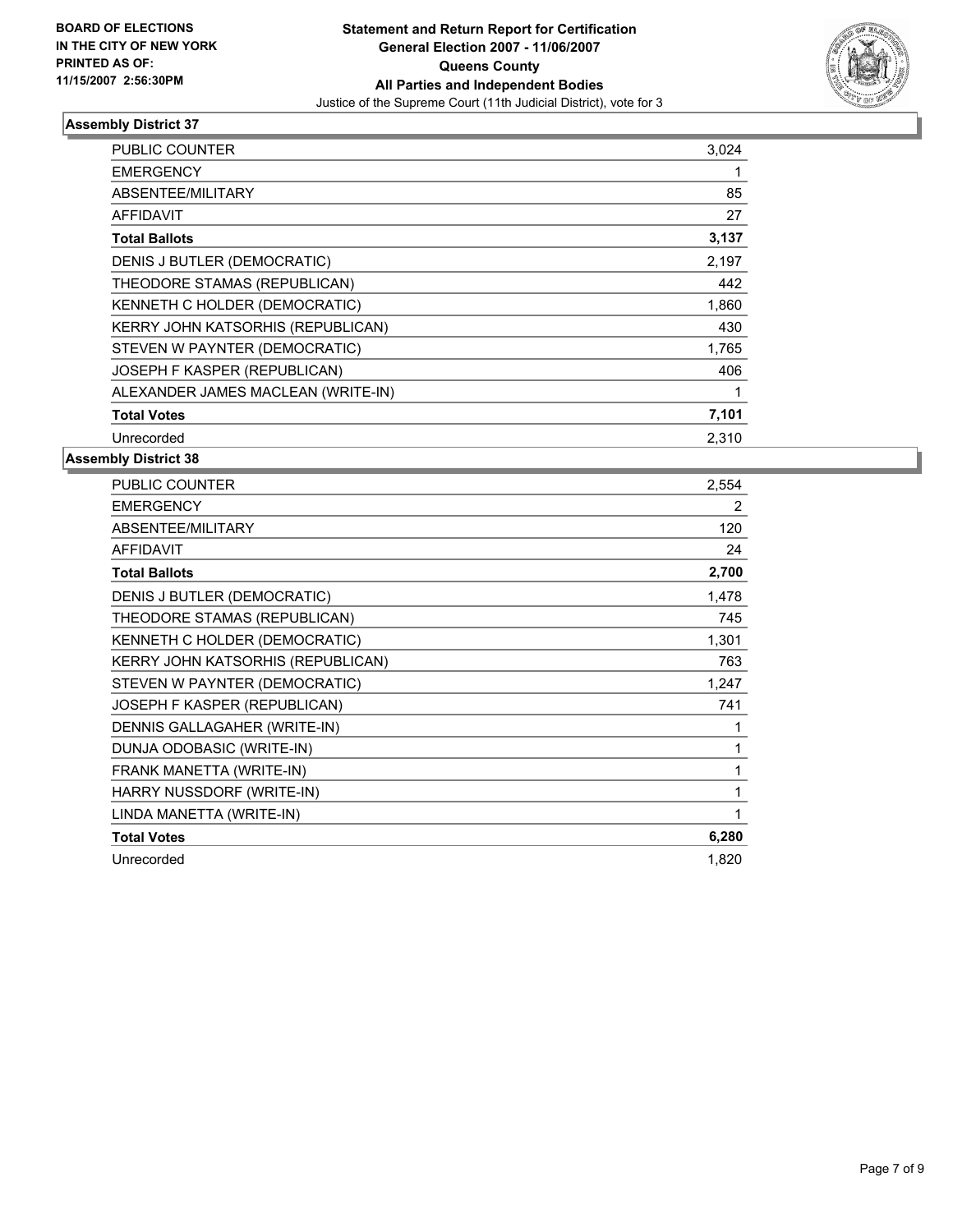

| <b>PUBLIC COUNTER</b>             | 1,941 |
|-----------------------------------|-------|
| <b>EMERGENCY</b>                  | 0     |
| ABSENTEE/MILITARY                 | 48    |
| <b>AFFIDAVIT</b>                  | 21    |
| <b>Total Ballots</b>              | 2,010 |
| DENIS J BUTLER (DEMOCRATIC)       | 1,353 |
| THEODORE STAMAS (REPUBLICAN)      | 219   |
| KENNETH C HOLDER (DEMOCRATIC)     | 1,170 |
| KERRY JOHN KATSORHIS (REPUBLICAN) | 231   |
| STEVEN W PAYNTER (DEMOCRATIC)     | 1,155 |
| JOSEPH F KASPER (REPUBLICAN)      | 220   |
| <b>Total Votes</b>                | 4,348 |
| Unrecorded                        | 1,682 |